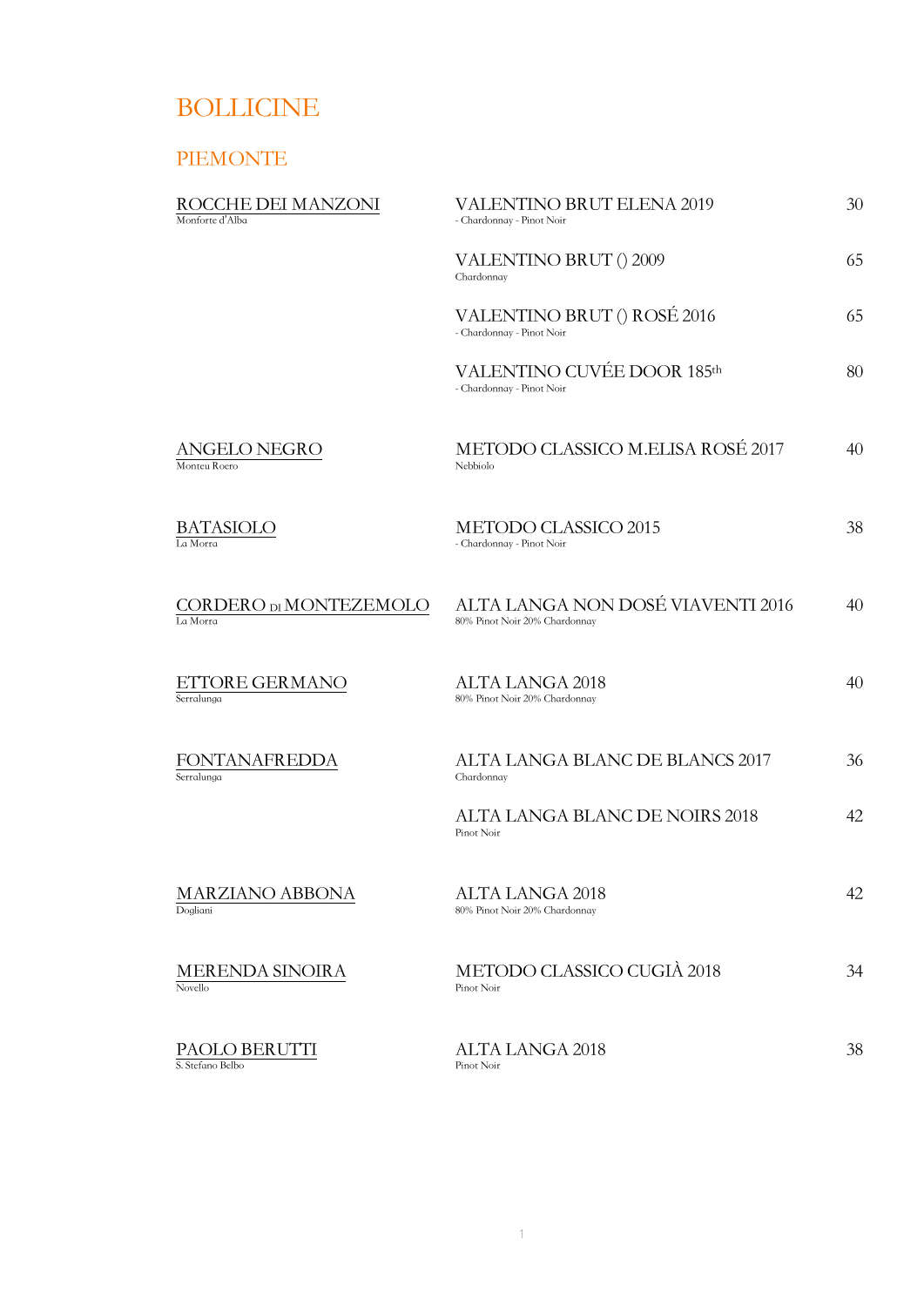### LOMBARDIA

| CA' DEL BOSCO<br>Erbusco            | CUVÉE PRESTIGE 43ª EDIZIONE<br>75% Chardonnay 15% Pinot Noir 10% Pinot Bianco | 55 |
|-------------------------------------|-------------------------------------------------------------------------------|----|
| <b>IL MOSNEL</b><br>Passirono       | <b>BRUT</b><br>60% Chardonnay 30% Pinot Bianco 10% Pinot Noir                 | 38 |
|                                     | SATÉN 2017<br>Chardonnay                                                      | 48 |
| <b>VALLE D'AOSTA</b>                |                                                                               |    |
| CAVE MONT BLANC<br>Morgex           | <b>BLANC DU BLANC BRUT</b><br>Prié Blanc                                      | 40 |
| <b>TRENTINO ALTO ADIGE</b>          |                                                                               |    |
| <b>DORIGATI</b><br>Mezzocorona      | <b>TRENTO DOC METHIUS</b><br>60% Chardonnay 40% Pinot Noir                    | 65 |
| <b>VENETO</b>                       |                                                                               |    |
| CA' RUGATE<br>Montecchia di Crosara | LESSINI DURELLO RISERVA AMEDEO<br>90% Durella 10% Garganega                   | 35 |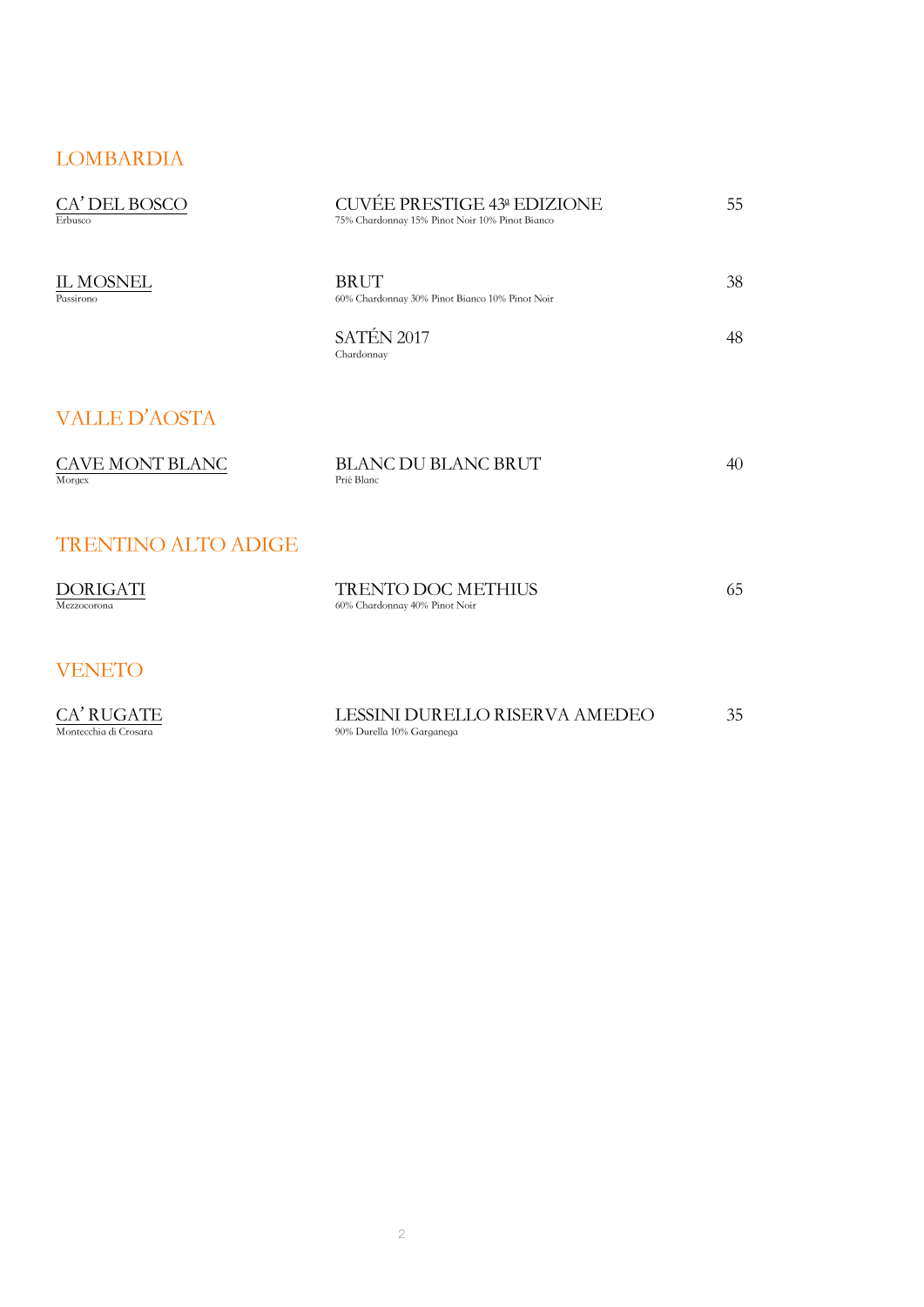#### FRANCIA

| APOLLONIS MICHEL LORIOT<br>Festigny     | BRUT AUTHENTIQUE MEUNIER<br>Pinot Meunier                                             | 65  |
|-----------------------------------------|---------------------------------------------------------------------------------------|-----|
| <b>BOLLINGER</b><br>Аÿ                  | <b>BRUT SPECIAL CUVÉE</b><br>60% Pinot Noir 25% Chardonnay 15% Pinot Meunier          | 100 |
|                                         | <b>BRUT ROSÉ</b><br>62% Pinot Noir 24% Chardonnay 14% Pinot Meunier                   | 130 |
|                                         | BRUT LA GRANDE ANNÉE 2014<br>60% Pinot Noir 40% Chardonnay                            | 210 |
| BONNAIRE<br>Cramant                     | <b>BRUT NATURE BLANC DE BLANCS</b><br>Chardonnay                                      | 75  |
| <b>BRUNO PAILLARD</b><br>Reims          | PREMIÈRE CUVÉE EXTRA BRUT<br>45% Pinot Noir 30% Chardonnay 22% Pinot Meunier          | 90  |
| COMTE DE MONTAIGNE<br>Celles-sur-Ources | <b>BLANC DE BLANCS GRAN RÉSERVE BRUT</b><br>Chardonnay                                | 105 |
| DE VENOGE<br>Épernay                    | <b>CORDON BLEU BRUT</b><br>50% Pinot Noir 25% Chardonnay 25% Pinot Meunier            | 80  |
| DOM PÉRIGNON<br>Épernay                 | <b>BRUT VINTAGE 2010</b><br>46% Pinot Noir 54% Chardonnay                             | 380 |
| OSSET<br>Аÿ                             | BRUT GRANDE RÉSERVE<br>45% Pinot Noir 45% Chardonnay 10% Pinot Meunier                | 100 |
| GUY MICHEL & FILS<br>Pierry             | <b>BRUT VINOTHÈQUE 1999</b><br>50% Chardonnay 30% Pinot Meunier 20% Pinot Meunier     | 120 |
| J.M. LA BRUYÈRE<br>Verzenay             | <b>GRAND CRU PROLOGUE BRUT</b><br>70% Pinot Noir 30% Chardonnay                       | 105 |
| KRUG<br>Reims                           | <b>GRANDE CUVÉE 169ème ÉDITION</b><br>43% Pinot Noir 35% Chardonnay 22% Pinot Meunier | 320 |
| LANSON<br>Reims                         | <b>BRUT BLACK LABEL</b><br>50% Pinot Noir 35% Chardonnay 15% Pinot Meunier            | 80  |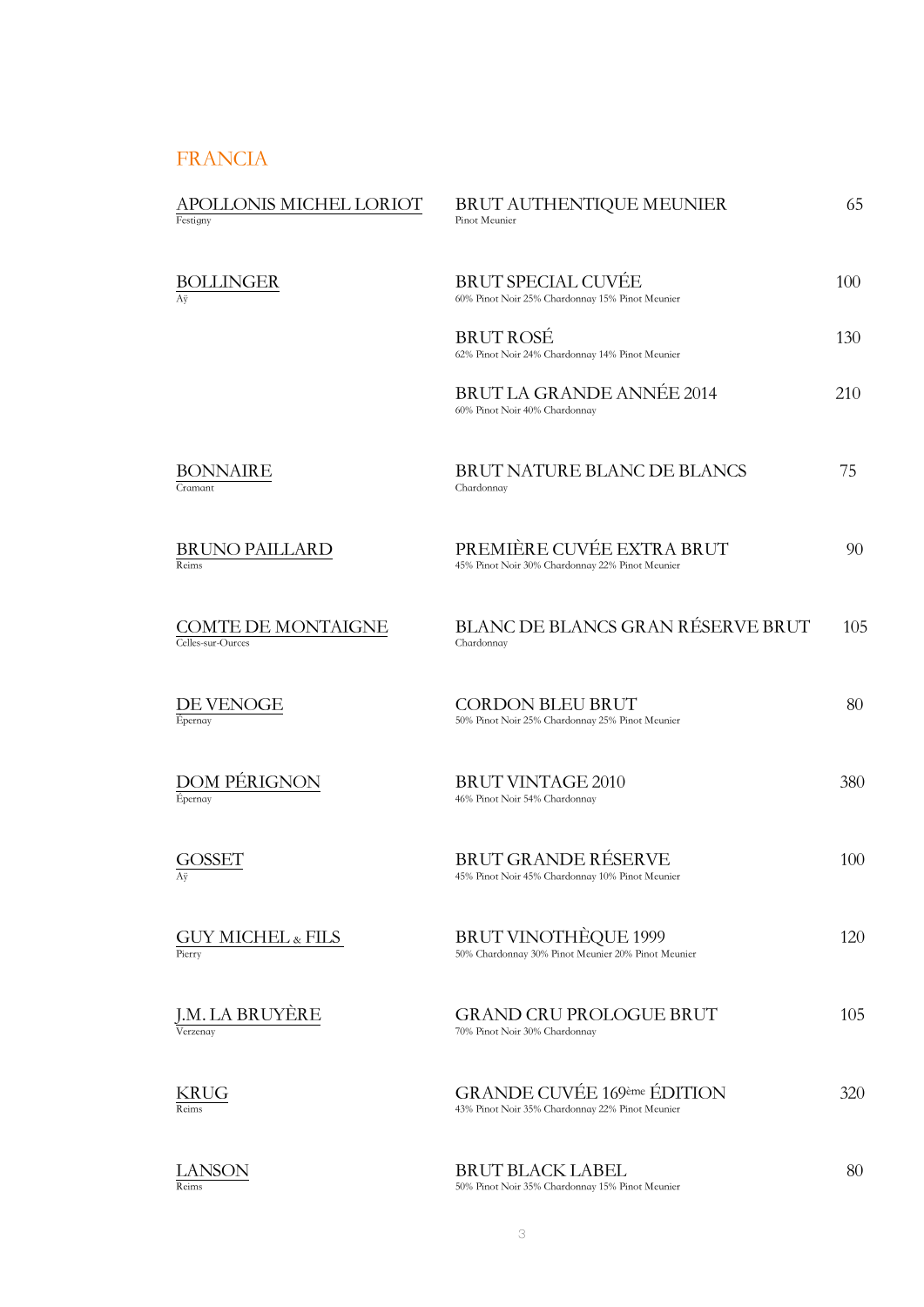| <b>BRUT VINTAGE 2014</b><br>71% Pinot Noir 29% Chardonnay                               | 140 |
|-----------------------------------------------------------------------------------------|-----|
| <b>BLANC DE BLANCS BRUT VINTAGE 2014</b><br>Chardonnay                                  | 150 |
| <b>EXTRA BRUT VIEILLES VIGNES</b><br>70% Pinot Noir 30% Chardonnay                      | 85  |
| <b>BRUT SECRET DE FAMILLE</b><br>40% Pinot Noir 40% Pinot Meunier 30% Chardonnay        | 75  |
| BRUT RÉSERVE EXCLUSIVE ROSÉ<br>60% Pinot Meunier 30% Chardonnay 10% Pinot Meunier       | 85  |
| <b>CUVÉE SPECIALE MILLÉSIME 2016</b><br>40% Pinot Noir 40% Pinot Meunier 20% Chardonnay | 80  |
| <b>BRUT ROYALE RÉSERVE</b><br>65% Pinot Noir 30% Chardonnay 5% Pinot Meunier            | 80  |
| EXTRA BRUT BLANC DE NOIRS 2014<br>65% Pinot Noir 30% Chardonnay 5% Pinot Meunier        | 130 |
| <b>BLANC DE BLANCS EXTRA BRUT</b><br>Chardonnay                                         | 110 |
| <b>BRUT R DE RUINART</b><br>49% Pinot Noir 40% Chardonnay 11% Pinot Meunier             | 100 |
|                                                                                         |     |

#### INGHILTERRA

 $\underset{\text{West Chiltington}}{\text{NYETIMBER}} \qquad \qquad \underset{\text{58% Chardonnay 42% Pinot Noir}}{\text{ROSE}} \qquad \qquad \text{110}$ 58% Chardonnay 42% Pinot Noir

4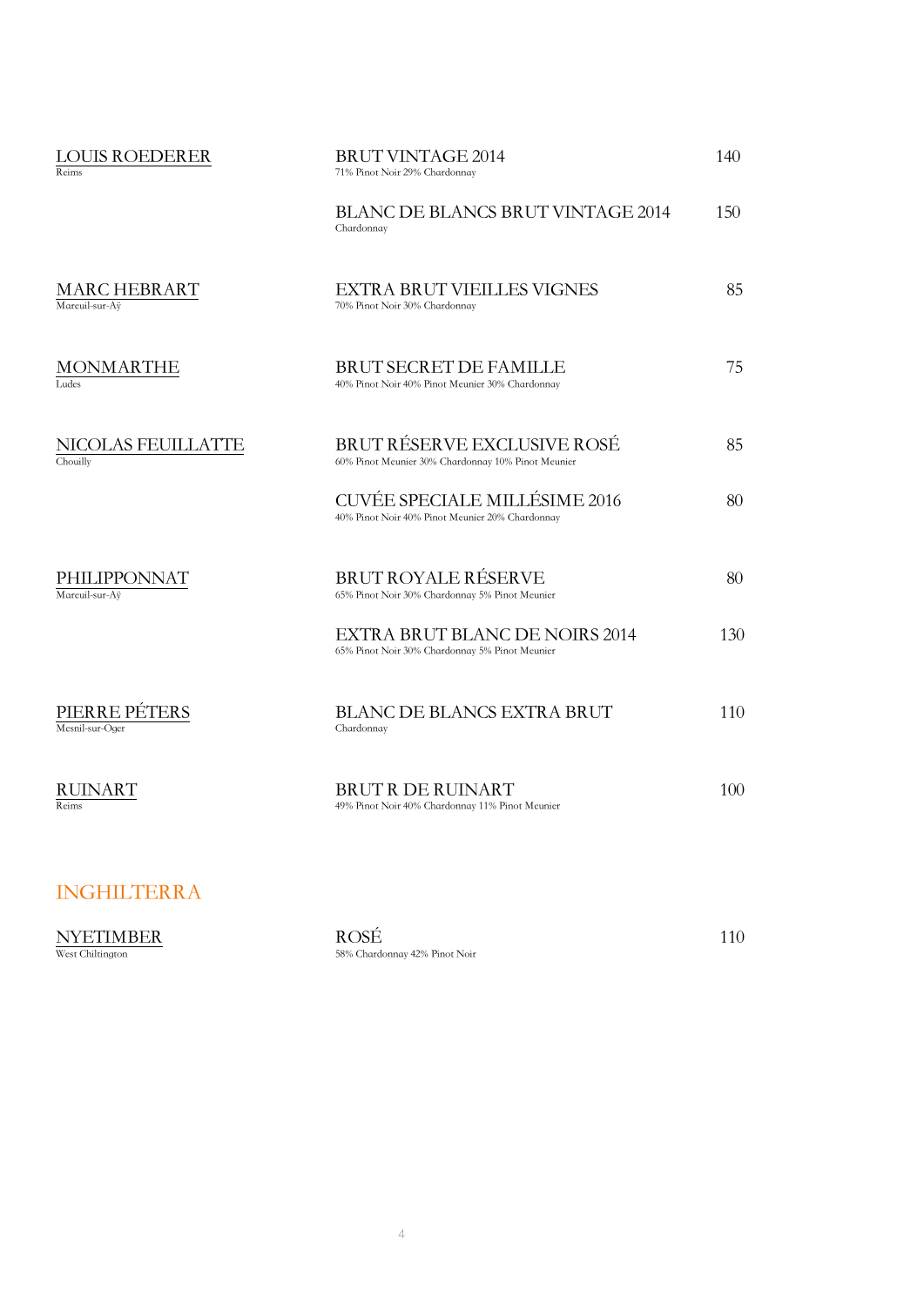# VINI BIANCHI

#### PIEMONTE

| ANGELO NEGRO<br>Monteu Roero        | FAVORITA LANGHE ONORATA 2021<br>Favorita                                           | 18 |
|-------------------------------------|------------------------------------------------------------------------------------|----|
|                                     | ROERO ARNEIS RISERVA PERDAUDIN 2020<br>Arneis                                      | 26 |
| BATASIOLO<br>La Morra               | <b>GAVI DI GAVI GRANÉE 2021</b><br>Cortese                                         | 22 |
| BORGOGNO<br>Barolo                  | DERTHONA COLLI TORTONESI 2018<br>Timorasso                                         | 50 |
|                                     | <b>LANGHE RIESLING ERA ORA 2019</b><br>Riesling                                    | 36 |
| <b>BRIC CENCIURIO</b><br>Barolo     | <b>LANGHE RIESLING 2020</b><br>Favorita                                            | 18 |
|                                     | ROERO ARNEIS SITO DEI FOSSILI 2020<br>Arneis                                       | 20 |
| CONTERNO FANTINO<br>Monforte d'Alba | LANGHE BIANCO PRINSÌPI 2020<br>Chardonnay                                          | 20 |
| CORDERODI MONTEZEMOLO<br>La Morra   | <b>CHARDONNAY LANGHE ELIORO 2019</b><br>Chardonnay                                 | 55 |
|                                     | <b>LANGHE ARNEIS 2021</b><br>Arneis                                                | 24 |
| G.D.VAJRA<br>Barolo                 | LANGHE BIANCO DRAGON 2020<br>- Chardonnay - Sauvignon Blanc - Nas-cetta - Riesling | 22 |
|                                     | <b>LANGHE RIESLING 2021</b><br>Riesling                                            | 38 |
| GIANNI GAGLIARDO<br>La Morra        | FAVORITA LANGHE FALLEGRO 2021<br>Favorita                                          | 24 |
|                                     | ROERO ARNEIS 2021<br>Arneis                                                        | 22 |
|                                     |                                                                                    |    |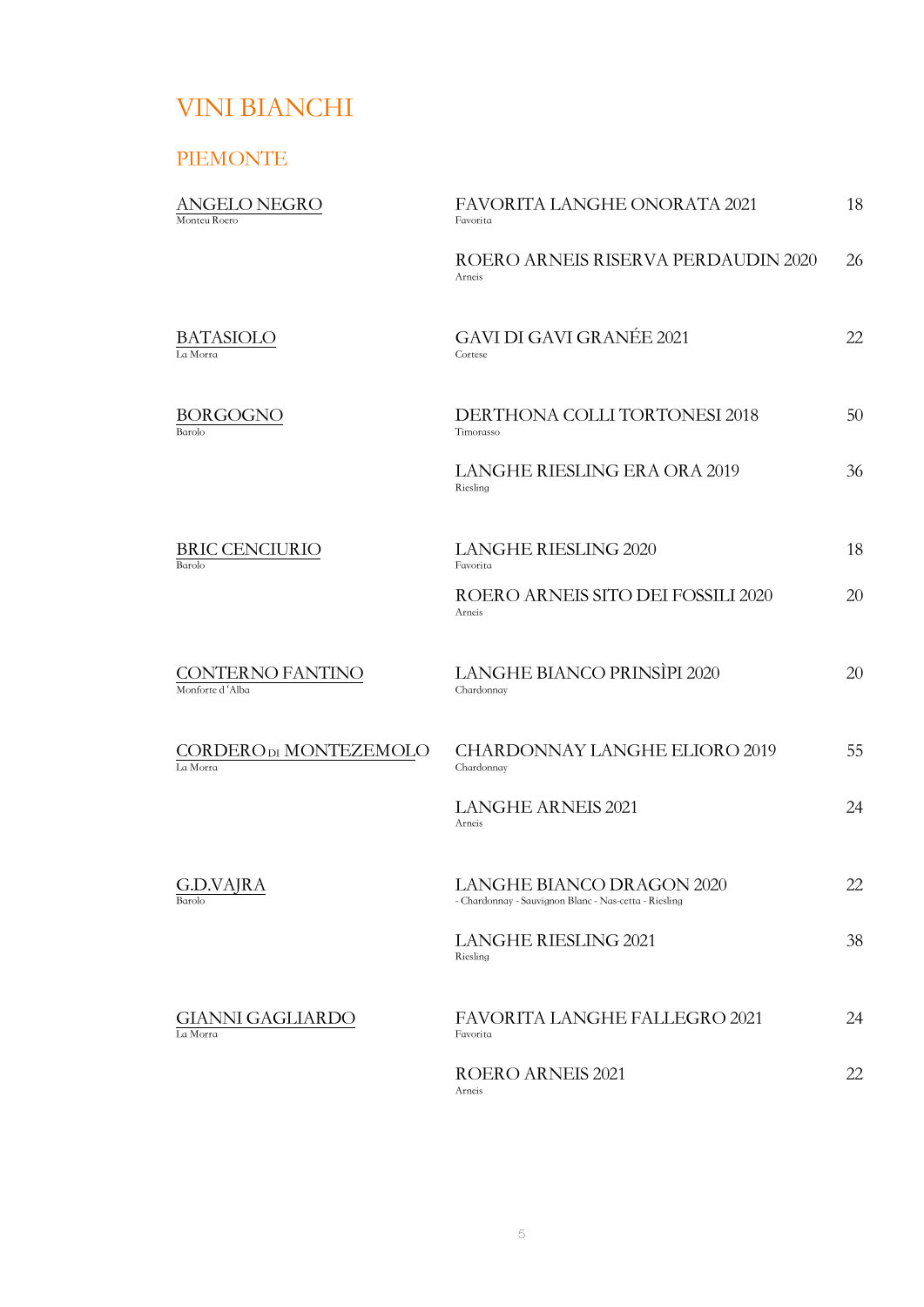| LE STRETTE<br>Novello                 | NAS-CETTA DEL COMUNE DI NOVELLO 2020<br>Nas-cetta     | 24 |
|---------------------------------------|-------------------------------------------------------|----|
| <b>MARZIANO ABBONA</b><br>Dogliani    | LANGHE BIANCO CINERINO 2020<br>Viognier               | 36 |
| <b>MATTEO CORREGGIA</b><br>Canale     | <b>SAUVIGNON LANGHE 2017</b><br>Sauvignon Blanc       | 40 |
| <b>MAURO MOLINO</b><br>La Morra       | <b>ROERO ARNEIS 2021</b><br>Arneis                    | 25 |
|                                       | <b>LANGHE CHARDONNAY 2021</b><br>Chardonnay           | 35 |
| NEGRETTI<br>La Morra                  | ROSATO ELLA 2021<br>Nebbiolo                          | 20 |
| ROCCHE DEI MANZONI<br>Monforte d'Alba | CHARDONNAY LANGHE L'ANGELICA 2019<br>Chardonnay       | 60 |
|                                       | LANGHE BIANCO TATAYA 2020<br>- Chardonnay - Sauvignon | 20 |
| TENUTA CARRETTA<br>Piobesi d'Alba     | ROERO ARNEIS CAYEGA 2020<br>Arneis                    | 22 |
| VALFACCENDA<br>Canale                 | <b>ROERO ARNEIS 2020</b><br>Arneis                    | 26 |
| VIDIRÒ<br>La Morra                    | <b>LANGHE ROSATO 2020</b><br>Nebbiolo                 | 25 |
| <b>VALLE D'AOSTA</b>                  |                                                       |    |
| <b>ANSELMET</b><br>Villeneuve         | PINOT GRIS 2019<br>Pinot Gris                         | 32 |
|                                       | <b>CHARDONNAY 2020</b><br>Chardonnay                  | 32 |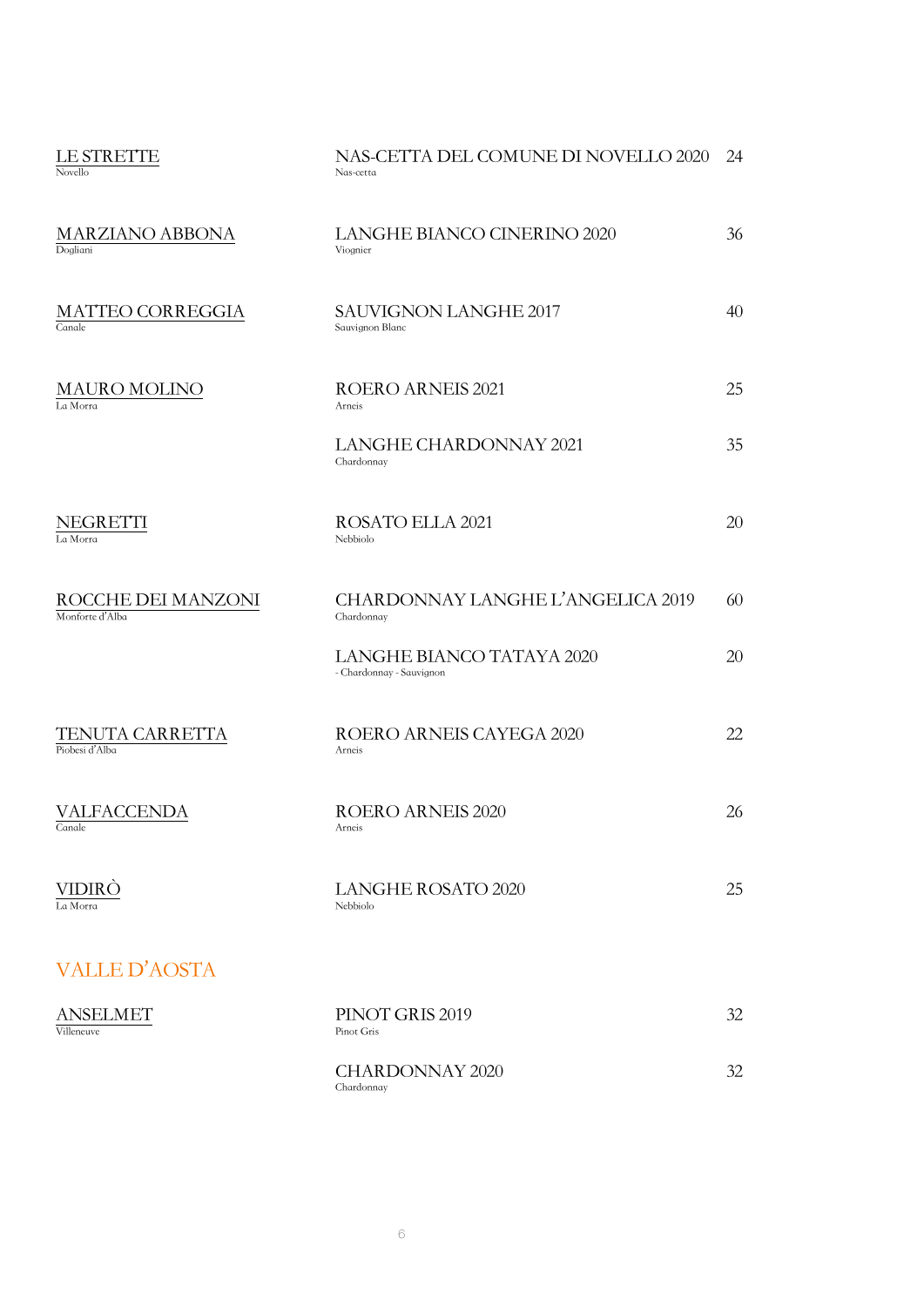#### LIGURIA

| BIO VIO<br>Bastia d'Albenga        | PIGATO BON IN DA BON 2020<br>Pigato                           | 32 |
|------------------------------------|---------------------------------------------------------------|----|
|                                    | <b>VERMENTINO AIMONE 2020</b><br>Vermentino                   | 22 |
| <b>TRENTINO ALTO ADIGE</b>         |                                                               |    |
| <b>BARON LONGO</b><br>Egna         | PINOT BIANCO SCHUTTERSTEIN 2019<br>Pinot Bianco               | 30 |
| <b>COLTERENZIO</b><br>Egna         | <b>SAUVIGNON LAFŌA 2019</b><br>Sauvignon Blanc                | 45 |
| <b>FRANZHAAS</b><br>Montagna       | <b>GEWÜRZTRAMINER 2020</b><br>Gewürztraminer                  | 30 |
|                                    | PETIT MANSENG DOLOMITI 2020<br>Petit Manseng                  | 40 |
|                                    | PINOT BIANCO LEPUS 2020<br>Pinot Bianco                       | 26 |
|                                    | PINOT NERO ROSÉ DOLOMITI 2020<br>Pinot Noir                   | 32 |
|                                    | <b>SAUVIGNON 2020</b><br>Sauvignon                            | 36 |
| <b>DERERHOF</b><br>Novacella       | GEWÜRZTRAMINER VALLE ISARCO 2020<br>Gewürztraminer            | 30 |
|                                    | <b>KERNER VALLE ISARCO 2020</b><br>Kerner                     | 30 |
|                                    | RIESLING VALLE ISARCO 2019<br>Riesling                        | 36 |
| MANNI NÖSSING<br><b>Bressanone</b> | <b>GRÜNER VELTLINER VALLE ISARCO 2019</b><br>Grüner Veltliner | 32 |
| PETER DIPOLI<br>Egna               | <b>SAUVIGNON VOGLAR 2018</b><br>Sauvignon Blanc               | 42 |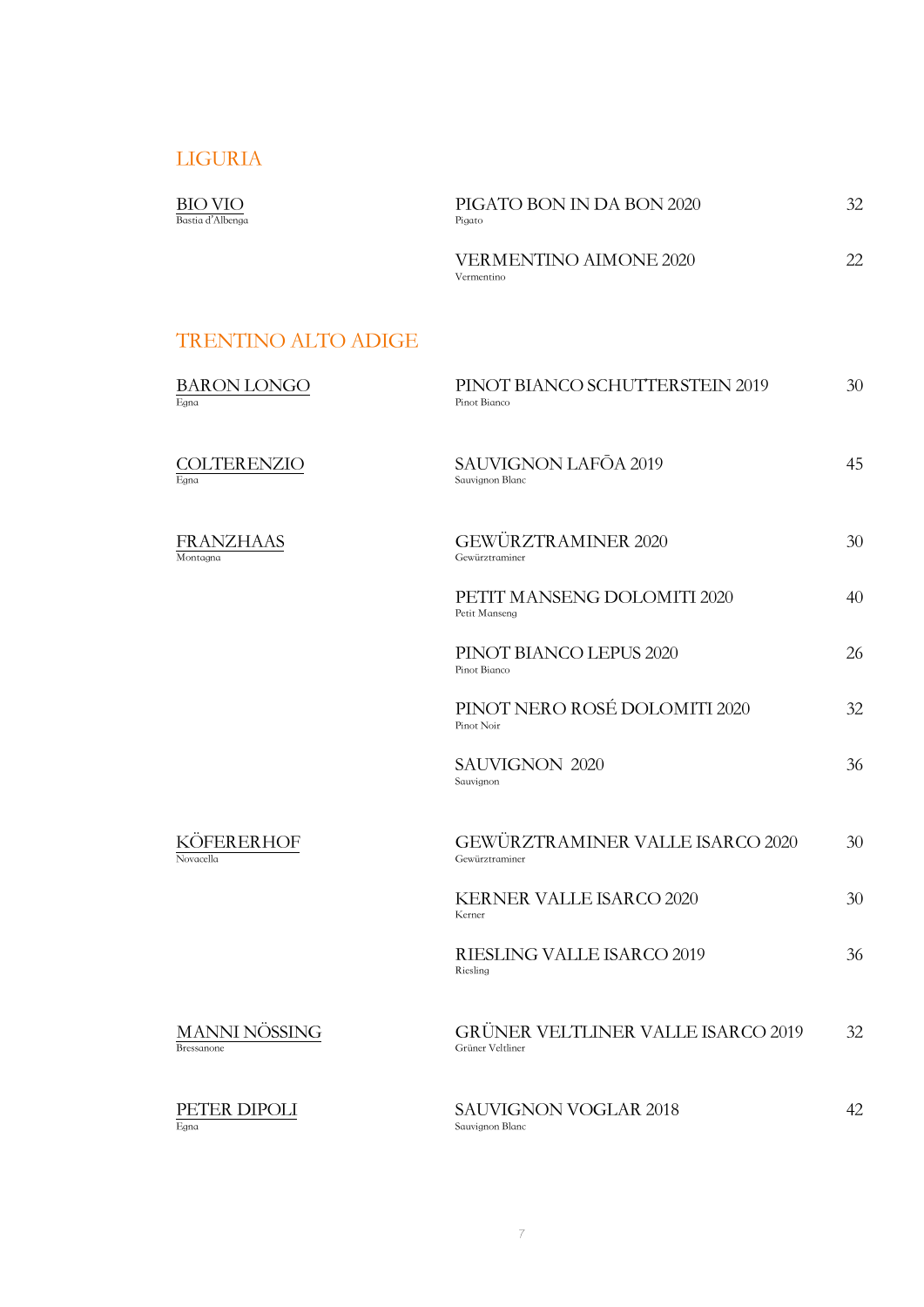#### VENETO

| CA' RUGATE<br>Montecchia di Crosara       | SOAVE CLASSICO SUP. BUCCIATO 2019<br>Garganega                          | 32 |
|-------------------------------------------|-------------------------------------------------------------------------|----|
|                                           | SOAVE CLASSICO MONTE FIORENTINE 2018<br>90% Garganega 10% Trebbiano     | 28 |
| <b>FRIULI VENEZIA GIULIA</b>              |                                                                         |    |
| JERMANN<br>Dolegna del Collio             | RIBOLLA GIALLA VINNÆ 2021<br>90% Ribolla 5% Friulano 5% Riesling Renano | 40 |
| VENICA & VENICA<br>Dolegna del Collio     | <b>CHARDONNAY RONCO BERNIZZA 2019</b><br>Chardonnay                     | 35 |
|                                           | SAUVIGNON RONCO DEL CERÒ 2021<br>Sauvignon                              | 40 |
| <b>LOMBARDIA</b>                          |                                                                         |    |
| CORDERO S. GIORGIO<br>Santa Giulietta     | PINOT GRIGIO OLTREPÒ KATARI 2019<br>Pinot GrigiOo                       | 25 |
| <b>MARCHE</b>                             |                                                                         |    |
| FATTORIA S. LORENZO<br>Montecarotto       | <b>CAMPO DELLE OCHE 2018</b><br>Verdicchio                              | 40 |
| <b>ABRUZZO</b>                            |                                                                         |    |
| <b>EMIDIO PEPE</b><br>Torano Nuovo        | TREBBIANO D'ABRUZZO AAA 2019<br>Trebbiano                               | 80 |
| MASCIARELLI<br>S. Martino sulla Marrucina | TREBBIANO D'ABRUZZO RIS. M.CVETIC 2019<br>Trebbiano                     | 46 |
| FATTORIA LA VALENTINA<br>Spoltore         | PECORINO <sub>2021</sub><br>Pecorino                                    | 20 |
| PANTALEONE<br>Ofena                       | PECORINO ONICOREP 2020<br>Pecorino                                      | 30 |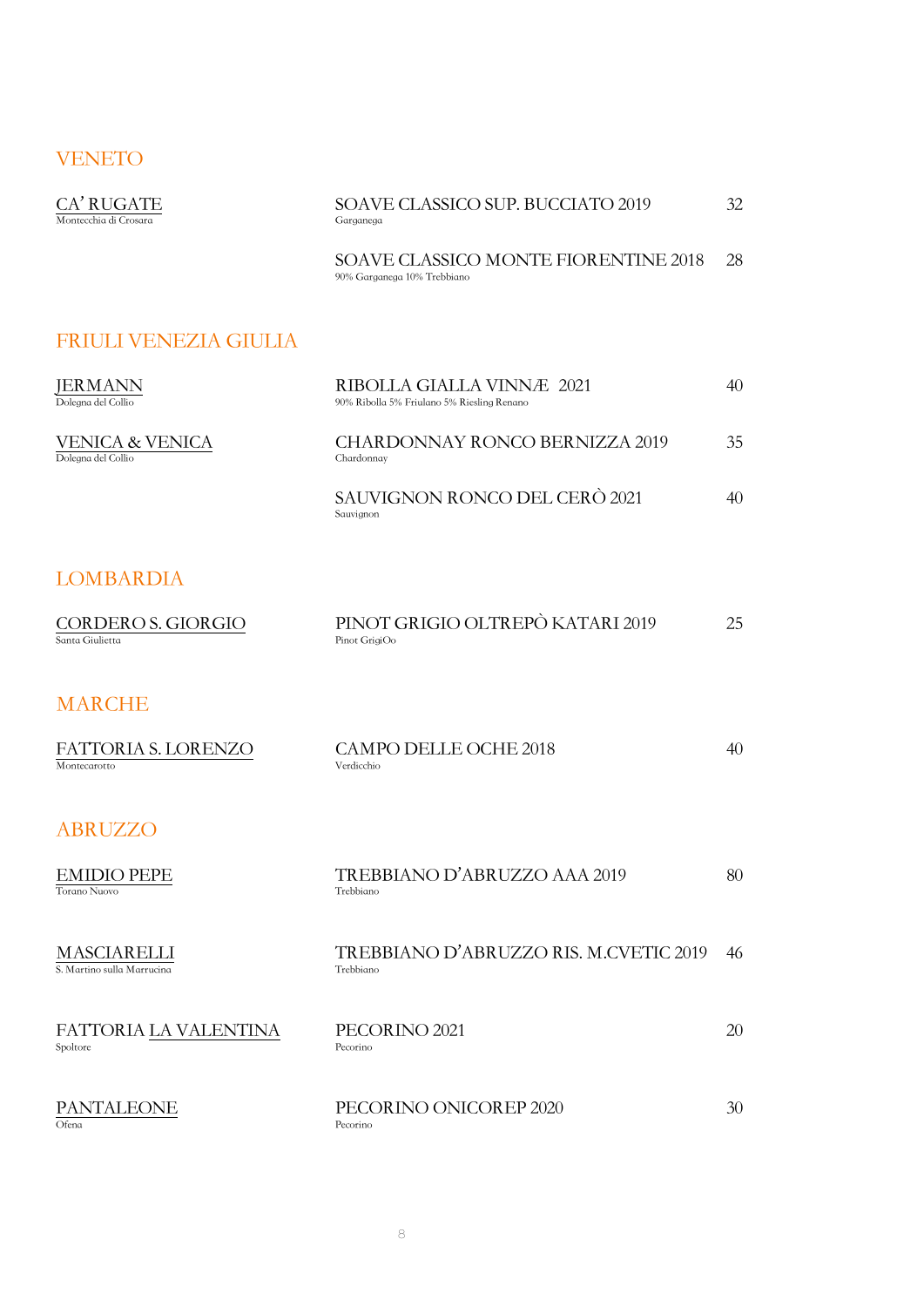#### **CAMPANIA**

| <b>CIRO PICARIELLO</b><br>Summonte          | FIANO DI AVELLINO 2020<br>Fiano                                                      | 30 |
|---------------------------------------------|--------------------------------------------------------------------------------------|----|
|                                             | <b>GRECO DI TUFO 2020</b><br>Greco                                                   | 28 |
| QUINTODECIMO<br>Mirabella Eclano            | FALANGHINA VIA DEL CAMPO 2019<br>Falanghina                                          | 60 |
| <b>SICILIA</b>                              |                                                                                      |    |
| <b>CARLO HAUNER</b><br>Salina - Isole Eolie | <b>IANCURA 2021</b><br>90% Malvasia delle Lipari 10% Inzolia                         | 30 |
|                                             | SALINA BIANCO 2020<br>60% Inzolia 40% Catarratto                                     | 28 |
| FEDERICO GRAZIANI<br>Randazzo               | MARENEVE 2018<br>- Carricante - Riesling - Gewürztraminer - Chenin Blanc - Grecanico | 60 |
| MARCO DE BARTOLI<br>Marsala                 | <b>GRAPPOLI DEL GRILLO 2019</b><br>Grillo                                            | 40 |
| MICELI<br>Rekale di Pantelleria             | <b>YRNM 2019</b><br>Zibibbo di Pantelleria                                           | 30 |
| PALMENTO CARRANCO<br>Castiglione di Sicilia | ETNA BIANCO VILLA DEI BARONI 2020<br>Carricante                                      | 36 |
| PORTA DEL VENTO<br>Camporeale               | <b>CATARRATTO MONREALE 2020</b><br>Catarratto                                        | 30 |
| VINO DI ANNA<br>Castiglione di Sicilia      | <b>BIANCO G 2019</b><br>- Grecanico - Carricante                                     | 55 |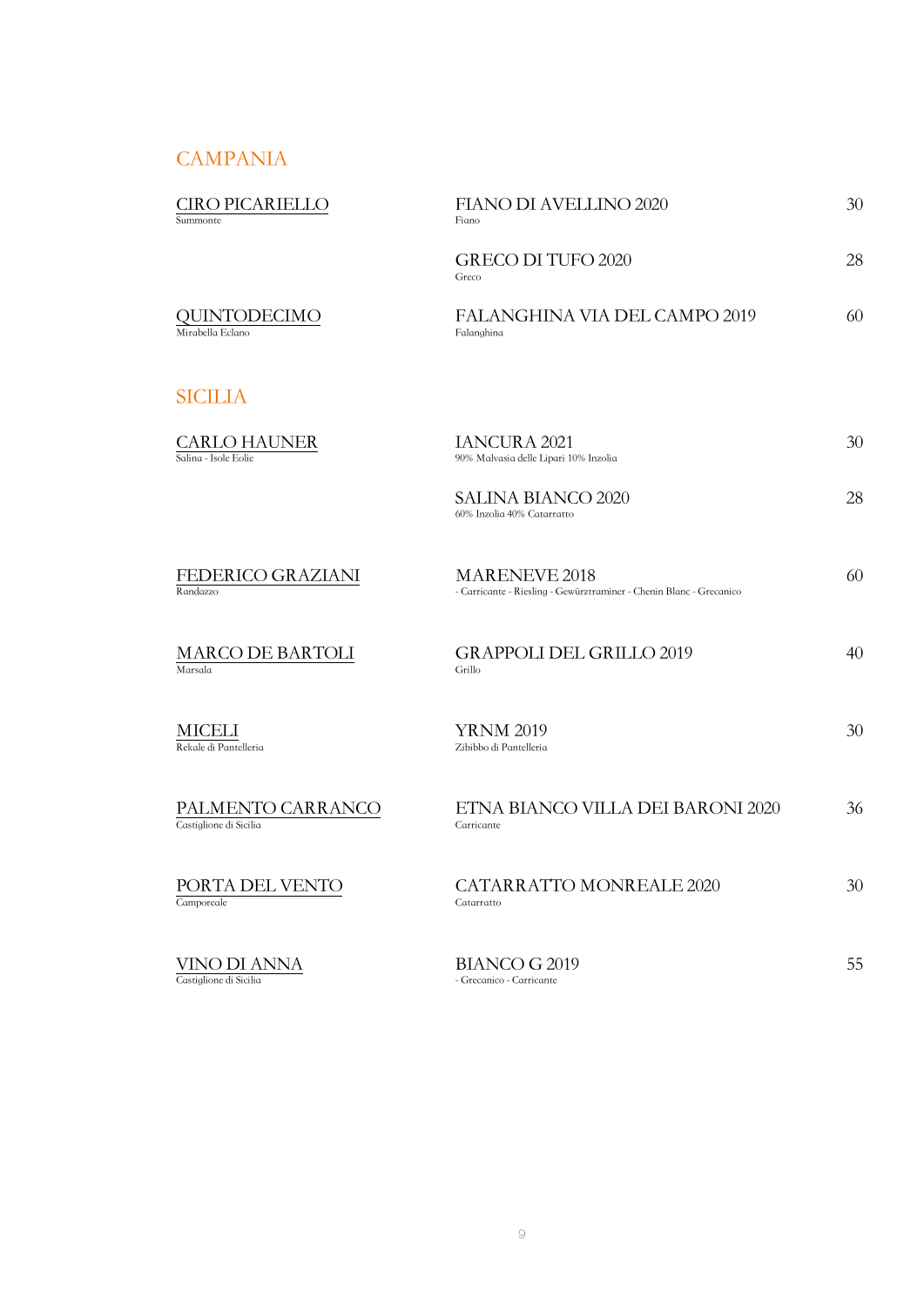### FRANCIA

| <b>ALBERT PIC</b><br>Pouilly-sur-Loire - Borgogna      | <b>CHABLIS SAINT PIERRE 2020</b><br>Chardonnay       | 45  |
|--------------------------------------------------------|------------------------------------------------------|-----|
| <b>BENJAMIN LEROUX</b><br>Pouilly-sur-Loire - Borgogna | <b>BOURGOGNE BLANC 2019</b><br>Chardonnay            | 48  |
| <b>GERMANIA</b>                                        |                                                      |     |
| <b>WILLI SCHAEFER</b><br>Graach - Mosella              | RIESLING HIMMELREICH KABINETT 2019<br>Riesling       | 45  |
| <b>AUSTRALIA</b>                                       |                                                      |     |
| <b>PENFOLDS</b><br>Nurioopta - Barossa Valley          | <b>CHARDONNAY RESERVE BIN 09A 2009</b><br>Chardonnay | 190 |
| NUOVA ZELANDA                                          |                                                      |     |
| CLOUDY BAY<br>Rapaura - Marlborough                    | <b>CHARDONNAY 2012</b><br>Chardonnav                 | 70  |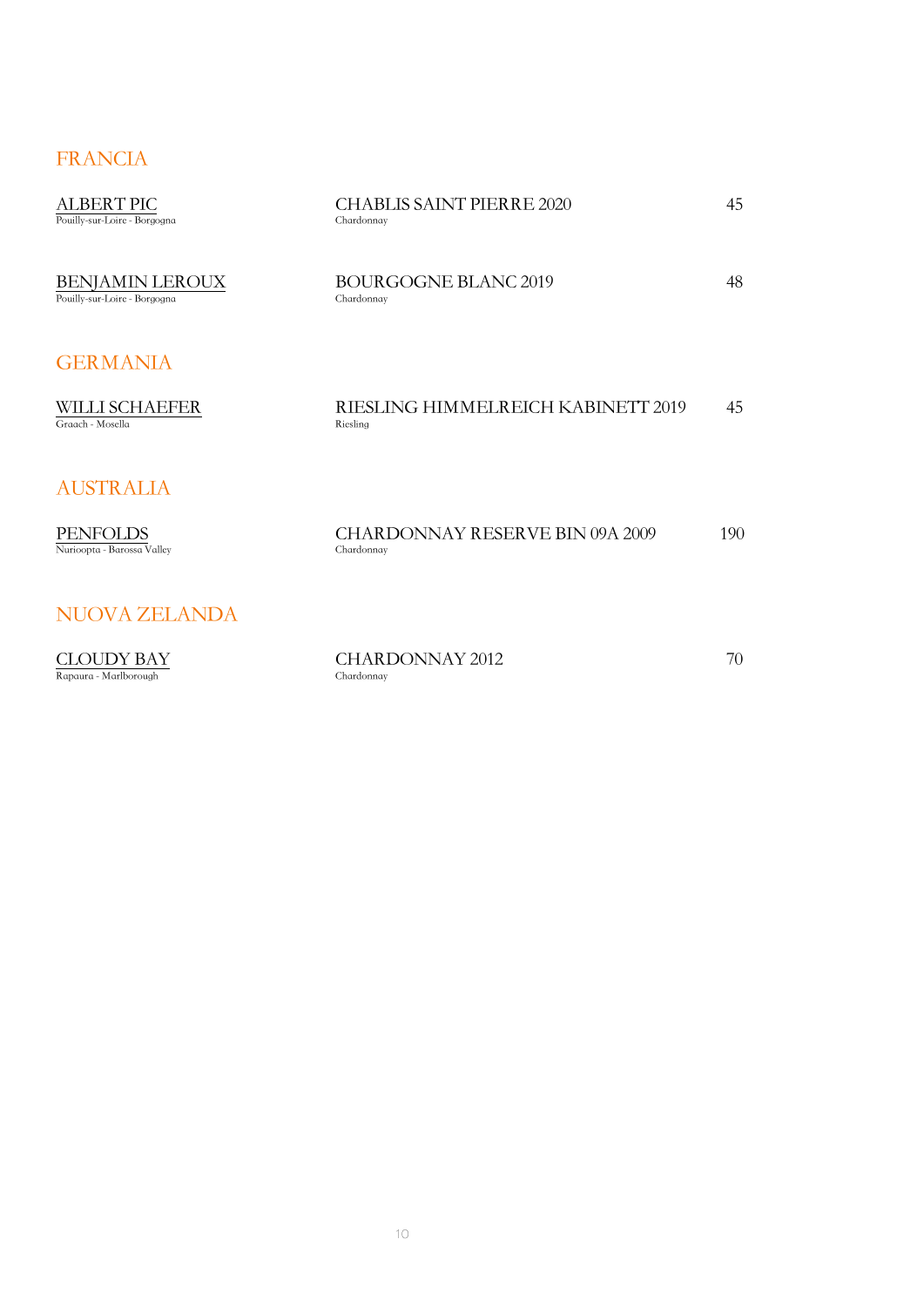# MAGNUM

| ROCCHE DEI MANZONI<br>Monforte d'Alba     | <b>VALENTINO BRUT ELENA 2019 - 1,5 LT.</b><br>- Chardonnay - Pinot Noir       | 70       |
|-------------------------------------------|-------------------------------------------------------------------------------|----------|
|                                           | VALENTINO BRUT () 2008 - 1,5 LT.<br>Chardonnay                                | 140      |
| <b>MARZIANO ABBONA</b><br>Dogliani        | ALTA LANGA 2017 - 1,5 LT.<br>80% Pinot Noir 20% Chardonnay                    | 80       |
| <b>BOLLINGER</b><br>Aÿ                    | BRUT SPECIAL CUVÉE - 1,5 LT.<br>60% Pinot Noir 25% Chardonnay % Pinot Meunier | 220      |
| COMTE DE MONTAIGNE<br>Celles-sur-Ources   | <b>GRANDE RÉSERVE BRUT - 1,5 LT.</b><br>70% Pinot Noir 30% Chardonnay         | 150      |
| <b>LAURENT-PERRIER</b><br>Tours-sur-Marne | BRUT GRAND SIÈCLE - 1,5 LT.<br>- Pinot Noir - Chardonnay                      | 330      |
| LE STRETTE<br>Novello                     | NAS-CETTA NOVELLO 2020 - 1,5 LT.<br>Nas-cetta                                 | 50       |
| <i>VÖEERER UOE</i>                        | <b><i>VERNER VALLE JSARCO 2020</i></b>                                        | $\Omega$ |

| KOFERERHOF | KERNER VALLE ISARCO 2020 - 1,5 LT. |  |
|------------|------------------------------------|--|
| Novacella  | Kerner                             |  |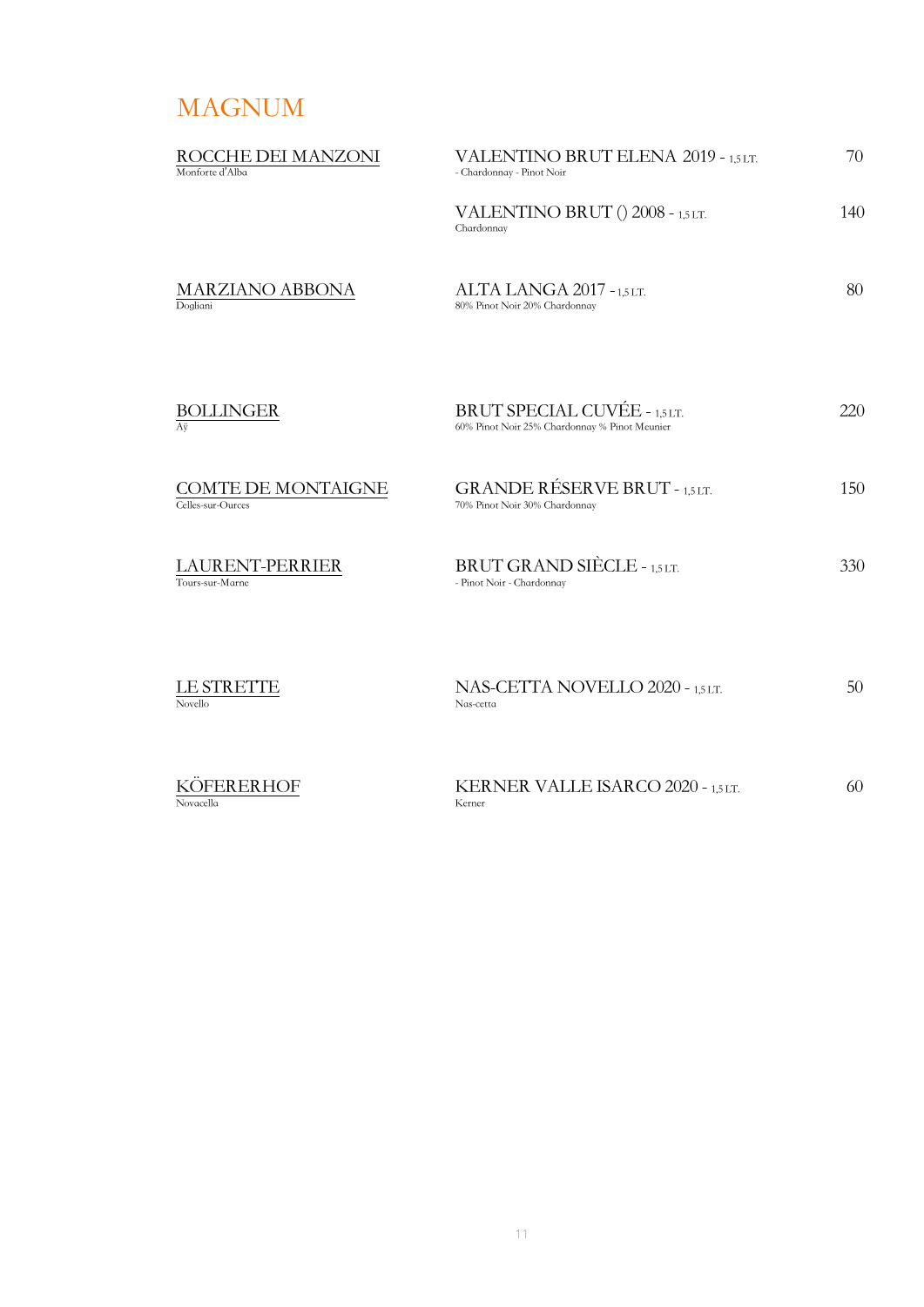# VINI ROSSI

#### PIEMONTE

| ELENA CECILIA NERI<br>La Morra - Il nostro vigneto | VERDUNO PELAVERGA MIRAU 2020<br>Pelaverga                | 30 |
|----------------------------------------------------|----------------------------------------------------------|----|
| ALBERTO BURZI<br>La Morra                          | <b>BARBERA D'ALBA PLAUSTRA 2020</b><br>Barbera           | 20 |
|                                                    | NEBBIOLO LANGHE RUNCAJA 2020<br>Nebbiolo                 | 25 |
| BRIC CENCIURIO<br>Barolo                           | <b>LANGHE PINOT NERO 2020</b><br>Pinot Noir              | 34 |
| CONTERNO FANTINO<br>Monforte d'Alba                | LANGHE ROSSO MONPRÀ 2019<br>50% Nebbiolo 50% Barbera     | 48 |
| CORDERO DI MONTEZEMOLO<br>La Morra                 | BARBERA D'ALBA SUP. FUNTANÌ 2017<br>Barbera              | 50 |
|                                                    | DOLCETTO D'ALBA 2020<br>Dolcetto                         | 22 |
|                                                    | NEBBIOLO LANGHE 2020<br>Nebbiolo                         | 28 |
| CRISSANTE ALESSANDRIA<br>La Morra                  | NEBBIOLO LANGHE 2019<br>Nebbiolo                         | 26 |
| DOMENICO CLERICO<br>Monforte d'Alba                | DOLCETTO LANGHE VISADÌ 2019<br>Dolcetto                  | 18 |
|                                                    | LANGHE ROSSO ARTE 2019<br>90% Nebbiolo 10% Barbera       | 45 |
|                                                    | NEBBIOLO LANGHE CAPISME-E 2020<br>Nebbiolo               | 30 |
| FORTETO DELLA LUJA<br>Loazzolo                     | MONFERRATO ROSSO LE GRIVE 2019<br>- Barbera - Pinot Noir | 30 |
| G.D.VAJRA<br>Barolo                                | LANGHE FREISA KYÈ 2017<br>Freisa                         | 38 |
|                                                    | NEBBIOLO LANGHE 2020<br>Nebbiolo                         | 28 |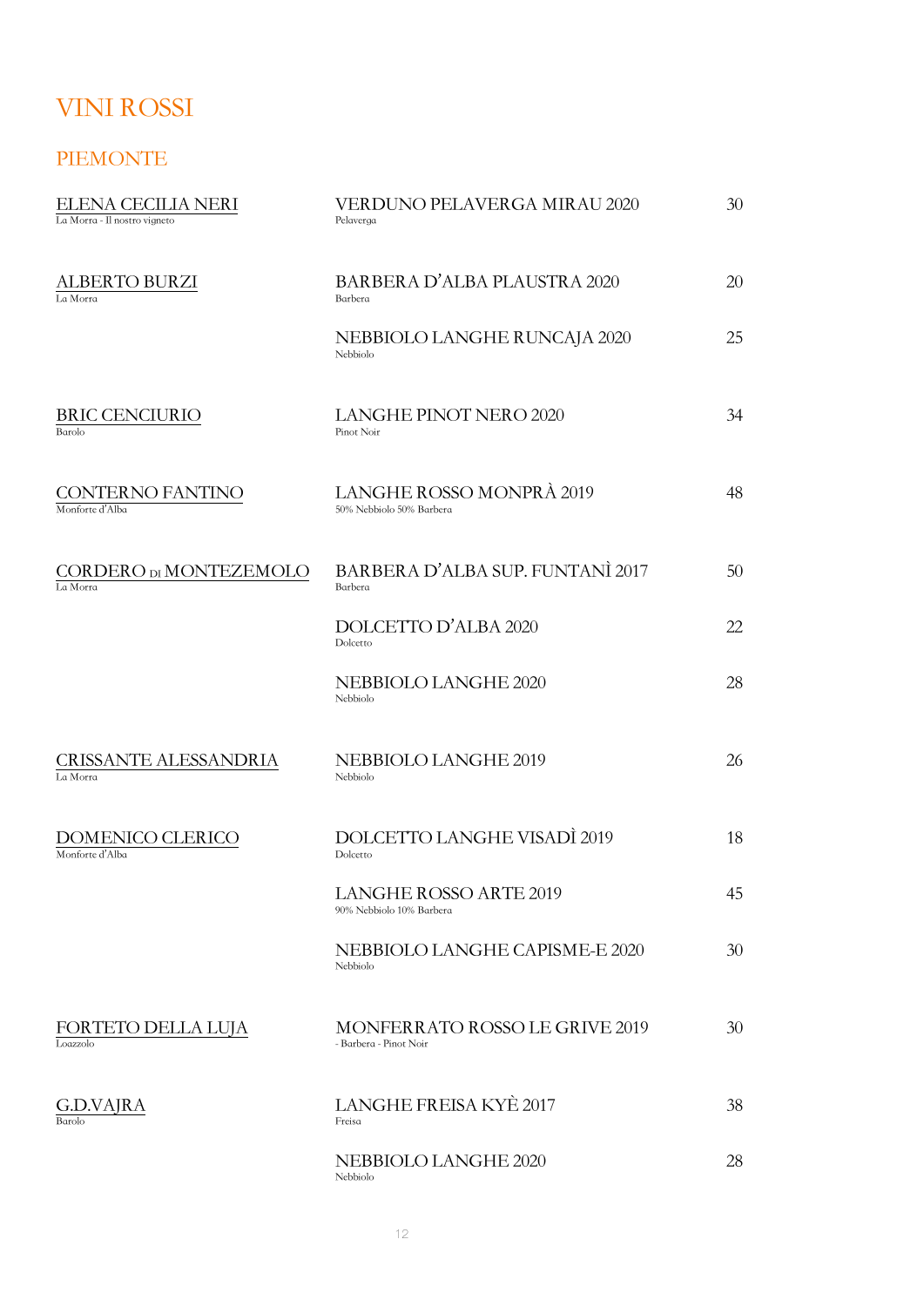|                                 | LE STRETTE<br>Novello                   | NEBBIOLO D'ALBA PASINOT 2019<br>Nebbiolo        | 35 |
|---------------------------------|-----------------------------------------|-------------------------------------------------|----|
|                                 | <b>MARCARINI</b><br>La Morra            | DOLCETTO BOSCHI DI BERRI 2020<br>Dolcetto       | 24 |
|                                 |                                         | NEBBIOLO LANGHE LASARIN 2020<br>Nebbiolo        | 22 |
|                                 | <b>MARZIANO ABBONA</b><br>Dogliani      | DOLCETTO DI DOGLIANI S. LUIGI 2019<br>Dolcetto  | 18 |
|                                 | <b>MAURO MOLINO</b><br>La Morra         | NEBBIOLO LANGHE 2020<br>Nebbiolo                | 30 |
|                                 | <b>MERENDA SINOIRA</b><br>Novello       | BARBERA D'ALBA SUPERIORE SEJ 2020<br>Barbera    | 26 |
|                                 | NEBBIOLO LANGHE SAPEL 2020<br>Nebbiolo  | 28                                              |    |
| MICHELE CHIARLO<br>Calamandrana | NIZZA CIPRESSI 2019<br>Barbera          | 28                                              |    |
|                                 | NIZZA RISERVA LA COURT 2015<br>Barbera  | 68                                              |    |
|                                 | PRODUTTORI DEL BARBARESCO<br>Barbaresco | NEBBIOLO LANGHE 2020<br>Nebbiolo                | 25 |
|                                 | ROBERTO VOERZIO<br>La Morra             | DOLCETTO D'ALBA PRIAVINO 2020<br>Dolcetto       | 25 |
|                                 |                                         | NEBBIOLO LANGHE DISANFRANCESCO 2019<br>Nebbiolo | 42 |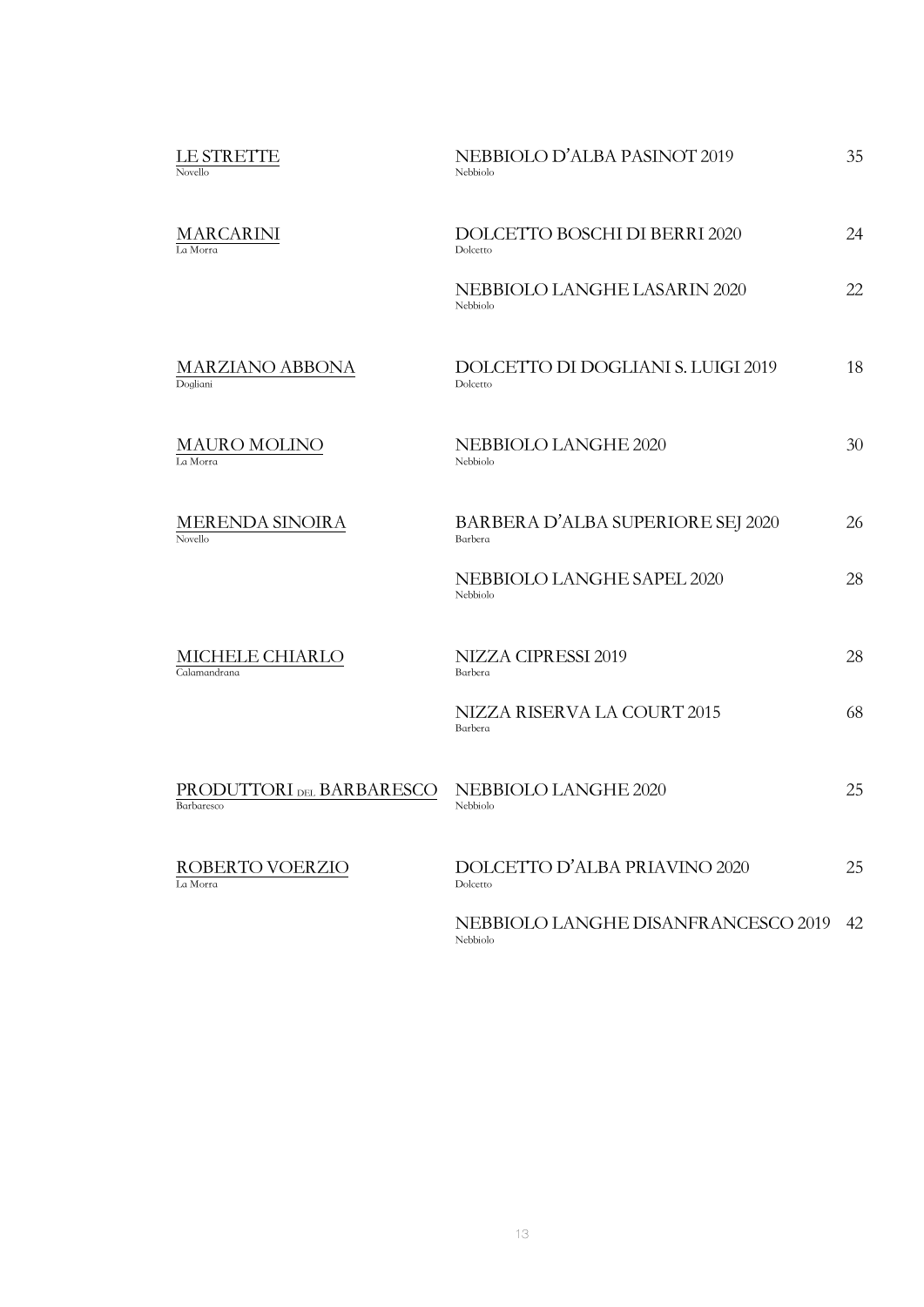| ROCCHE DEI MANZONI<br>Monforte d'Alba | BARBERA D'ALBA S. SORITO MOSCONI 2018<br>Barbera                             | 36 |
|---------------------------------------|------------------------------------------------------------------------------|----|
|                                       | LANGHE ROSSO QUATR NAS 2015<br>50% Nebbiolo - Pinot Noir - Cabernet - Merlot | 50 |
|                                       | NEBBIOLO LANGHE 2019<br>Nebbiolo                                             | 30 |
| TENUTA GARETTO<br>Agliano Terme       | GRIGNOLINO D'ASTI GIASSÀ 2019<br>Grignolino                                  | 25 |
|                                       | NIZZA FAVÀ 2018<br>Barbera                                                   | 40 |
|                                       |                                                                              |    |

## BARBARESCO E ROERO

| ANGELO NEGRO<br>Monteu Roero            | <b>BARBARESCO BASARIN 2019</b><br>Nebbiolo del cru Basarin   | 50  |
|-----------------------------------------|--------------------------------------------------------------|-----|
|                                         | ROERO RISERVA SUDISFÀ 2016<br>Nebbiolo                       | 55  |
|                                         | ROERO RISERVA SUDISFÀ 2017<br>Nebbiolo                       | 55  |
| <b>ALBINO ROCCA</b><br>Barbaresco       | <b>BARBARESCO RONCHI 2018</b><br>Nebbiolo del cru Ronchi     | 70  |
| <b>CERETTO</b><br>Alba                  | <b>BARBARESCO BERNADOT 2015</b><br>Nebbiolo del cru Bernadot | 130 |
| MICHELE CHIARLO<br>Calamandrana         | <b>BARBARESCO ASILI 2016</b><br>Nebbiolo del cru Asili       | 85  |
| PRODUTTORI DEL BARBARESCO<br>Barbaresco | <b>BARBARESCO 2018</b><br>Nebbiolo                           | 50  |
| SOTTIMANO<br>Neive                      | BARBARESCO COTTÀ 2018<br>Nebbiolo del cru Cottà              | 85  |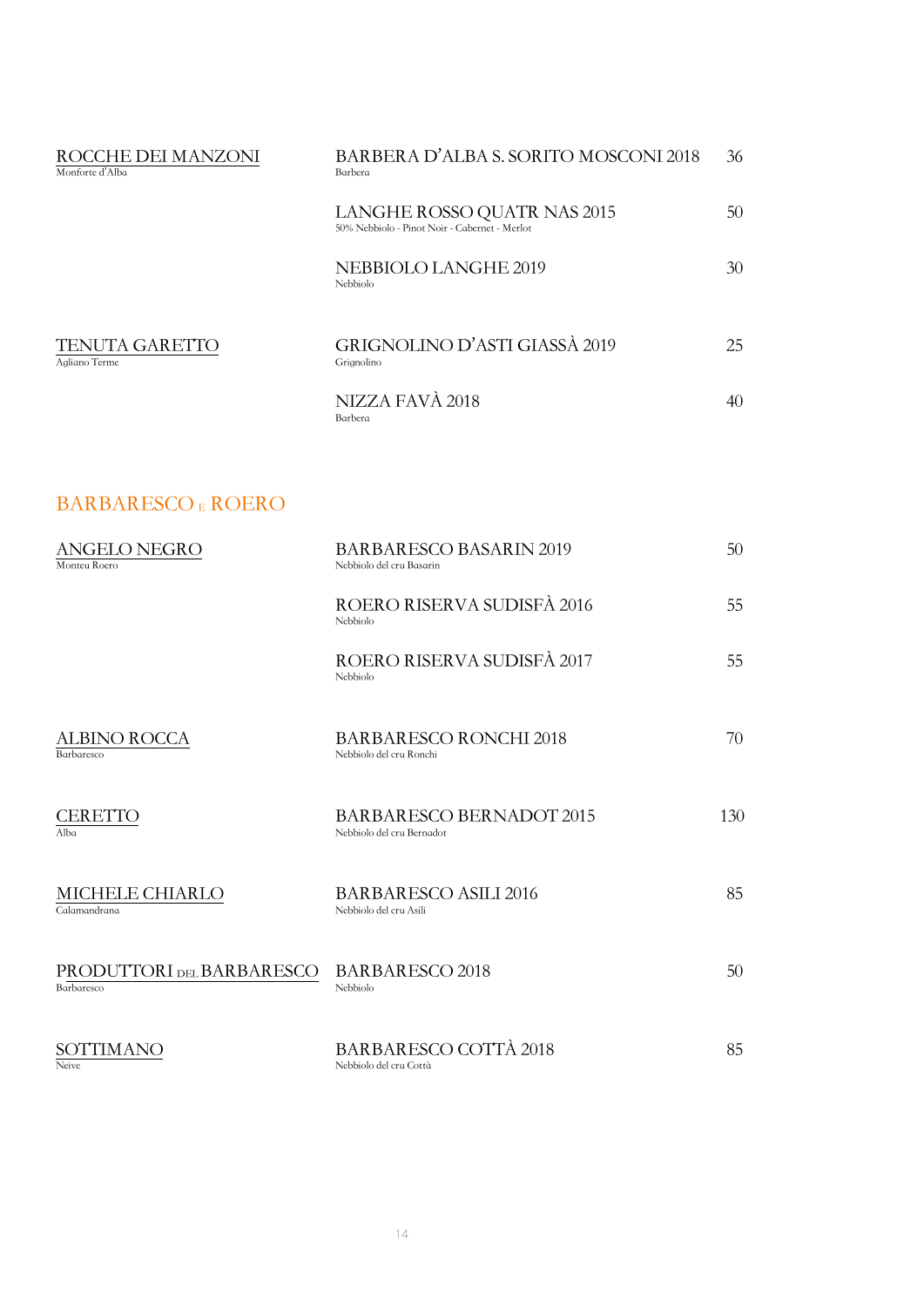# BAROLO

### PRODUTTORI DEL COMUNE DI LA MORRA

| <b>ALBERTO BURZI</b><br>La Morra         | <b>BAROLO 2018</b><br>Nebbiolo                                 | 50  |
|------------------------------------------|----------------------------------------------------------------|-----|
|                                          | BAROLO CAPALOT 2015 VECCHIE VITI<br>Nebbiolo del cru Capalot   | 90  |
| CORDERO DI MONTEZEMOLO<br>La Morra       | <b>BAROLO BRICCO GATTERA 2011</b><br>Nebbiolo del cru Gattera  | 115 |
|                                          | 2012                                                           | 100 |
|                                          | 2014                                                           | 100 |
| <b>CRISSANTE ALESSANDRIA</b><br>La Morra | BAROLO DEL COMUNE DI LA MORRA 2017<br>Nebbiolo                 | 45  |
|                                          | <b>BAROLO GALINA 2016</b><br>Nebbiolo del cru Galina           | 70  |
|                                          | <b>BAROLO CAPALOT 2011</b><br>Nebbiolo del cru Capalot         | 90  |
| <b>GIANNI GAGLIARDO</b><br>La Morra      | <b>BAROLO 2010</b><br>Nebbiolo                                 | 120 |
|                                          | 2015                                                           | 110 |
|                                          | <b>BAROLO PREVE RISERVA 2005</b><br>Nebbiolo del cru Lazzarito | 225 |
|                                          | BAROLO DEL COMUNE DI LA MORRA 2017<br>Nebbiolo                 | 70  |
| MICHELE CHIARLO<br>La Morra              | <b>BAROLO CANNUBI 2006</b><br>Nebbiolo del cru Cannubi         | 180 |
|                                          | 2010                                                           | 170 |
|                                          | 2011                                                           | 170 |
|                                          | <b>BAROLO CEREQUIO 2016</b>                                    | 150 |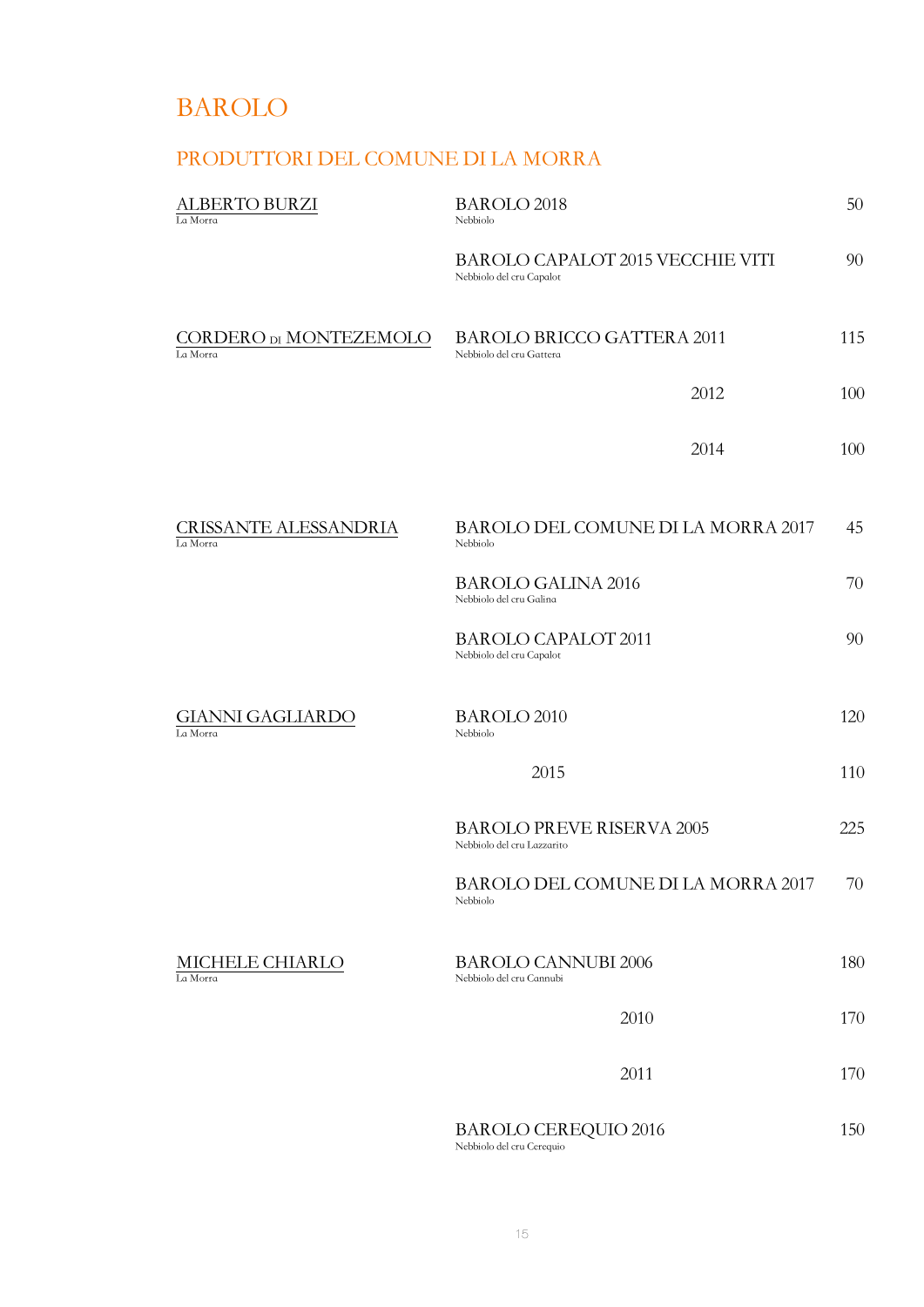| NEGRETTI<br>La Morra        | <b>BAROLO MIRAU 2016</b><br>Nebbiolo del cru Rive                      | 55. |
|-----------------------------|------------------------------------------------------------------------|-----|
|                             | <b>BAROLO RIVE 2016</b><br>Nebbiolo del cru Rive                       | 60  |
| ROBERTO VOERZIO<br>La Morra | BAROLO DEL COMUNE DI LA MORRA 2017<br>Nebbiolo                         | 160 |
|                             | <b>BAROLO CASE NERE RISERVA 2010</b><br>Nebbiolo del cru Case Nere     | 440 |
|                             | <b>BAROLO CEREQUIO 2012</b><br>Nebbiolo del cru Cerequio               | 440 |
|                             | ROCCHE DELL'ANNUNZIATA 2016<br>Nebbiolo del cru Rocche dell'Annunziata | 440 |

### PRODUTTORI DEL COMUNE DI BAROLO

| <b>BRIC CENCIURIO</b> | BAROLO COSTE DI ROSE 2016      |  |
|-----------------------|--------------------------------|--|
| Barolo                | Nebbiolo del cru Coste di Rose |  |

### PRODUTTORI DEL COMUNE DI DOGLIANI

| <b>MARZIANO ABBONA</b> | <b>BAROLO RAVERA 2015</b> | 68 |
|------------------------|---------------------------|----|
| Dogliani               | Nebbiolo del cru Ravera   |    |

### PRODUTTORI DEL COMUNE DI NOVELLO

| <b>MERENDA SINOIRA</b> | <b>BAROLO KIDÌ 2018</b> |  |
|------------------------|-------------------------|--|
| Novello                | Nebbiolo                |  |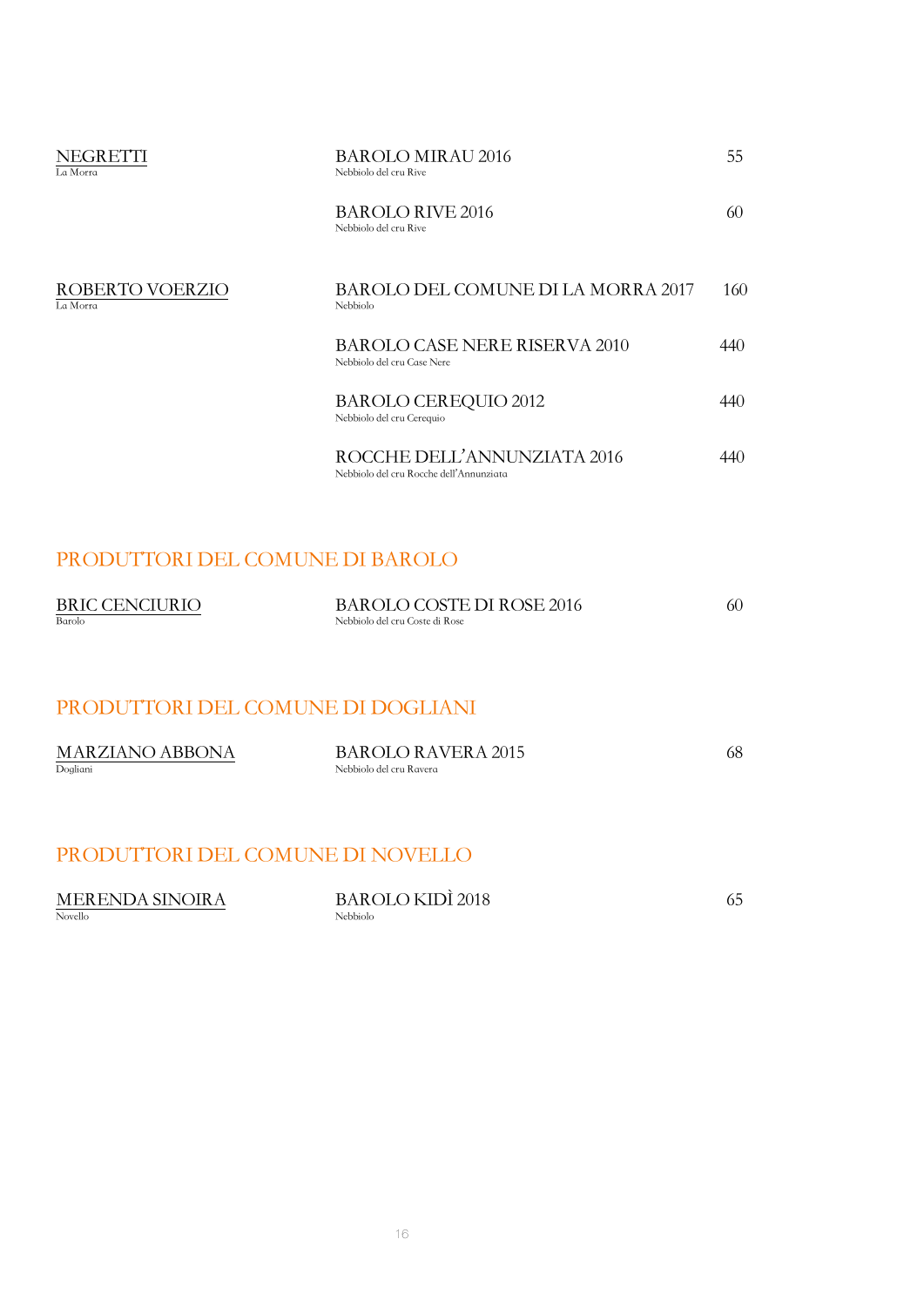## PRODUTTORI DEL COMUNE DI MONFORTE D'ALBA

| DOMENICO CLERICO<br>Monforte d'Alba    | BAROLO DEL COMUNE DI MONFORTE 2017<br>Nebbiolo                            | 60  |
|----------------------------------------|---------------------------------------------------------------------------|-----|
|                                        | <b>BAROLO CIABOT MENTIN 2010</b><br>Nebbiolo del cru Ginestra             | 160 |
|                                        | 2011                                                                      | 125 |
| PIANPOLVERE SOPRANO<br>Monforte d'Alba | <b>BAROLO BUSSIA RISERVA 2009</b><br>Nebbiolo del cru Pianpolvere Soprano | 150 |
| ROCCHE DEI MANZONI<br>Monforte d'Alba  | <b>BAROLO BIG D'BIG 2006</b><br>Nebbiolo del cru Mosconi                  | 110 |
|                                        | 2008                                                                      | 105 |
|                                        | 2013                                                                      | 95  |
|                                        | <b>BAROLO PERNO VIGNA S. STEFANO 2011</b><br>Nebbiolo del cru Perno       | 120 |
|                                        | 2012                                                                      | 110 |
|                                        | <b>BAROLO VIGNA D'LA ROUL 2006</b><br>Nebbiolo del cru Bricco S. Pietro   | 120 |
|                                        | 2009                                                                      | 110 |
|                                        | 2012                                                                      | 100 |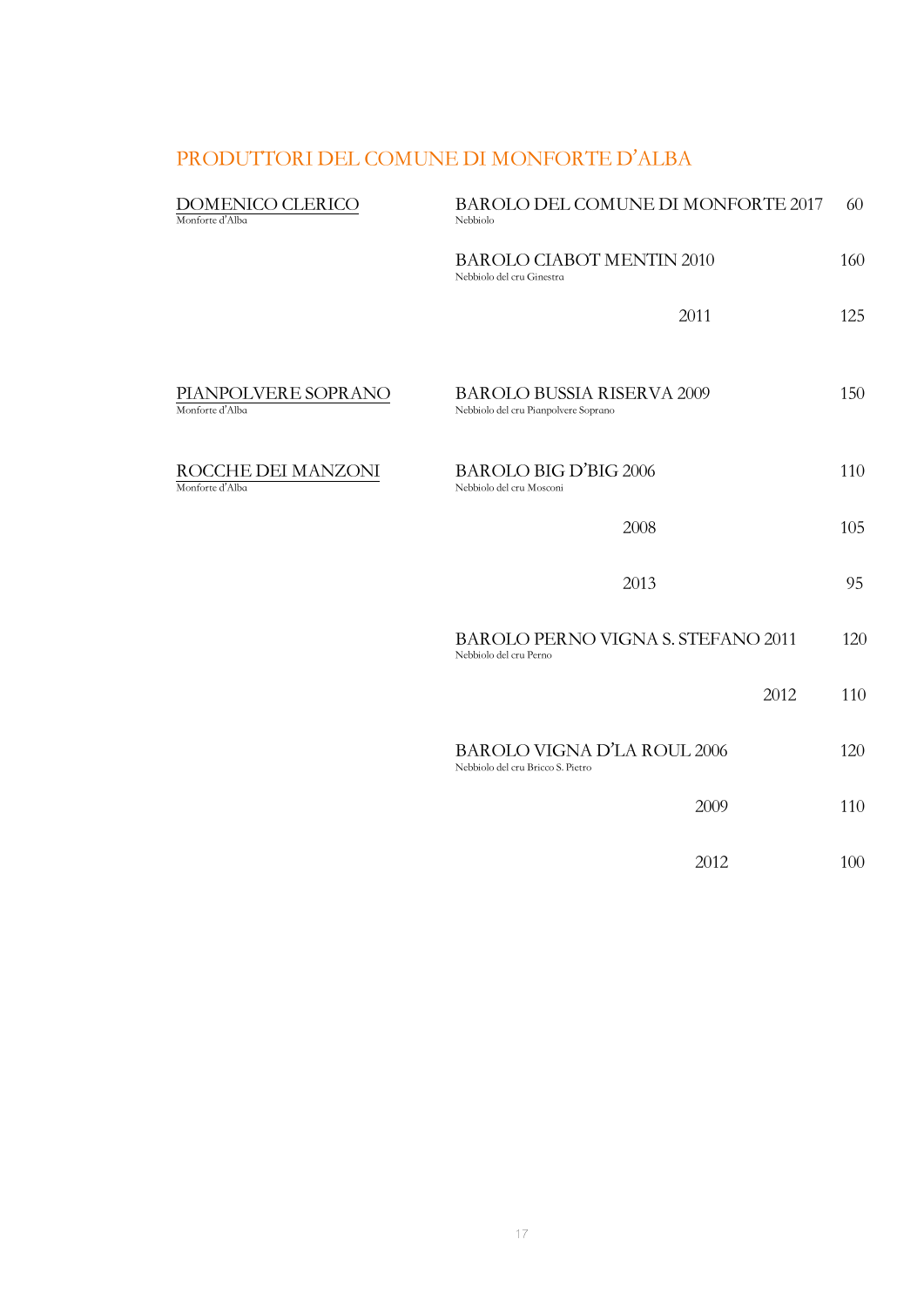# VINI ROSSI

### VALLE D'AOSTA

| <b>ANSELMET</b><br>Villeneuve         | PINOT NERO 2019<br>Pinot Noir                          | 46 |
|---------------------------------------|--------------------------------------------------------|----|
| <b>LIGURIA</b>                        |                                                        |    |
| <b>BIO VIO</b><br>Bastia d'Albenga    | <b>GRANACCIA 2019</b><br>Granaccia                     | 28 |
| <b>TRENTINO ALTO ADIGE</b>            |                                                        |    |
| <b>BARON LONGO</b><br>Egna            | <b>LAGREIN FRIEDBERG 2018</b><br>Lagrein               | 42 |
| BRUNO GOTTARDI<br>Neumarkt            | PINOT NERO ALTO ADIGE MAZZON 2017<br>Pinot Noir        | 45 |
| <b>CANTINA TERLANO</b><br>Terlano     | PINOT NERO ALTO ADIGE 2021<br>Pinot Noir               | 30 |
| FRANZHAAS<br>Montagna                 | PINOT NERO ALTO ADIGE 2019<br>Pinot Noir               | 40 |
|                                       | PINOT NERO ALTO ADIGE SCHWEIZER 2018<br>Pinot Noir     | 58 |
| <b>KOLLERHOF</b><br>Egna              | PINOT NERO ALTO ADIGE MAZON 2019<br>Pinot Noir         | 45 |
| <b>LOMBARDIA</b>                      |                                                        |    |
| CORDERO S. GIORGIO<br>Santa Giulietta | PINOT NERO OLTREPÒ PAVESE TIAMAT 2019 25<br>Pinot Noir |    |

### MARCHE

| <b>FATTORIA S. LORENZO</b> | PARADISO 2013           |  |
|----------------------------|-------------------------|--|
| Montecarotto               | Lacrima di Morro d'Alba |  |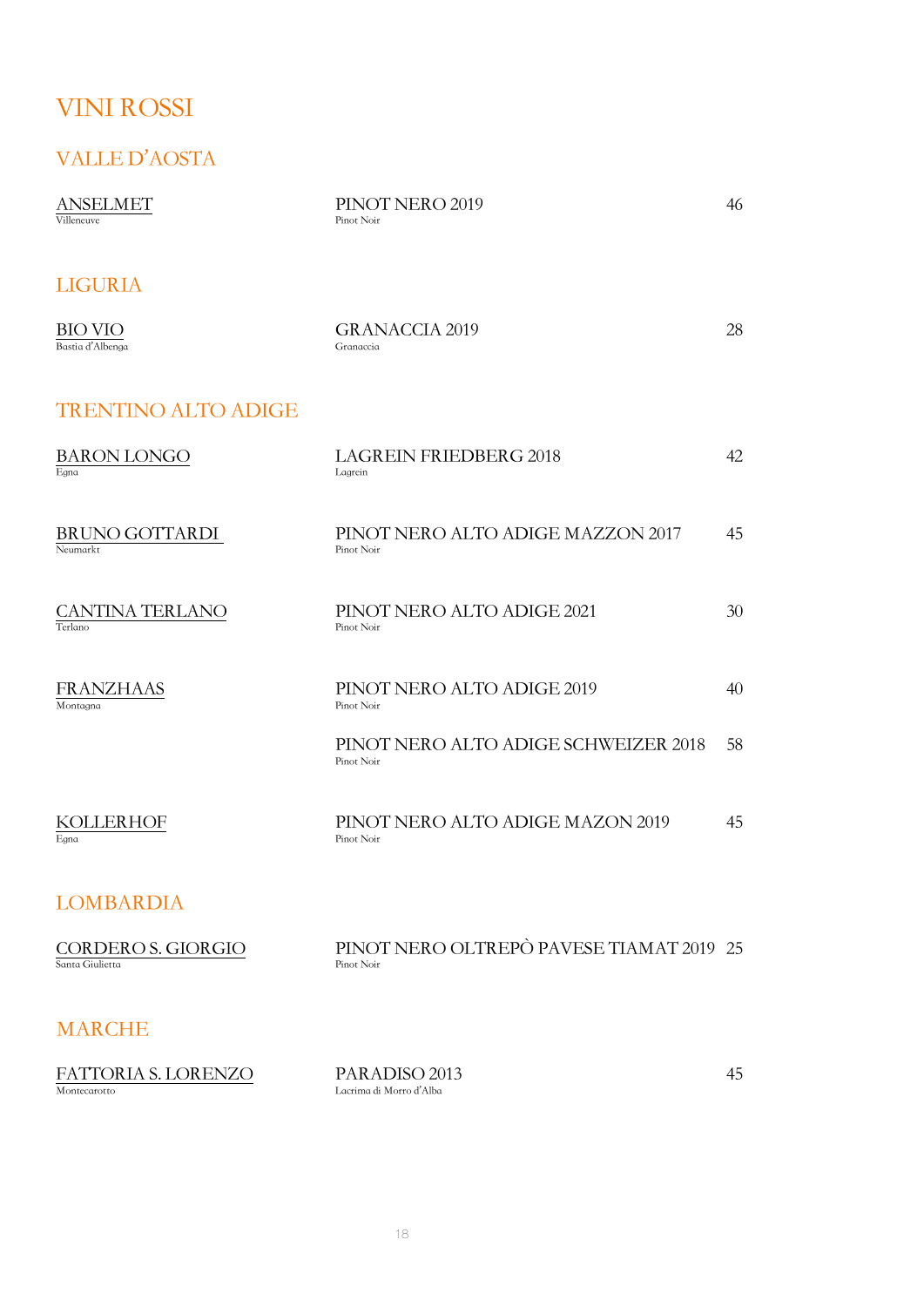# VINI ROSSI

ABRUZZO

| <b>EMIDIO PEPE</b><br>Torano Nuovo          | MONTEPULCIANO D'AB. AAA 2018<br>Montepulciano                      | 70 |
|---------------------------------------------|--------------------------------------------------------------------|----|
| MASCIARELLI<br>S. Martino sulla Marrucina   | MONTEPULCIANO D'AB. M.CVETIC 2017<br>Montepulciano                 | 40 |
| <b>CAMPANIA</b>                             |                                                                    |    |
| <b>MARISA CUOMO</b><br><b>Furore</b>        | COSTA D'AMALFI 2020<br>50% Aglianico 50% Piedirosso                | 32 |
| <b>SICILIA</b>                              |                                                                    |    |
| ARIANNA OCCHIPINTI<br>Vittoria              | FRAPPATO 2019<br>Frappato                                          | 50 |
| <b>CARLO HAUNER</b><br>Salina - Isole Eolie | <b>SALINA ROSSO 2019</b><br>50% Nero d'Avola 50% Nerello Mascalese | 26 |
| FEDERICO GRAZIANI<br>Randazzo               | ETNA ROSSO 2018<br>- Nerello Mascalese - Nerello Cappuccio         | 35 |

## FRANCIA

| FRANCOIS MIKULSKI<br>Meursault | BOURGOGNE CÔTE D'OR 2020<br>Pinot Noir | 65 |
|--------------------------------|----------------------------------------|----|
| <b>JEAN FOILLARD</b>           | MORGON CÔTE DU PY 2018                 | 60 |

Villié-Morgon Gamay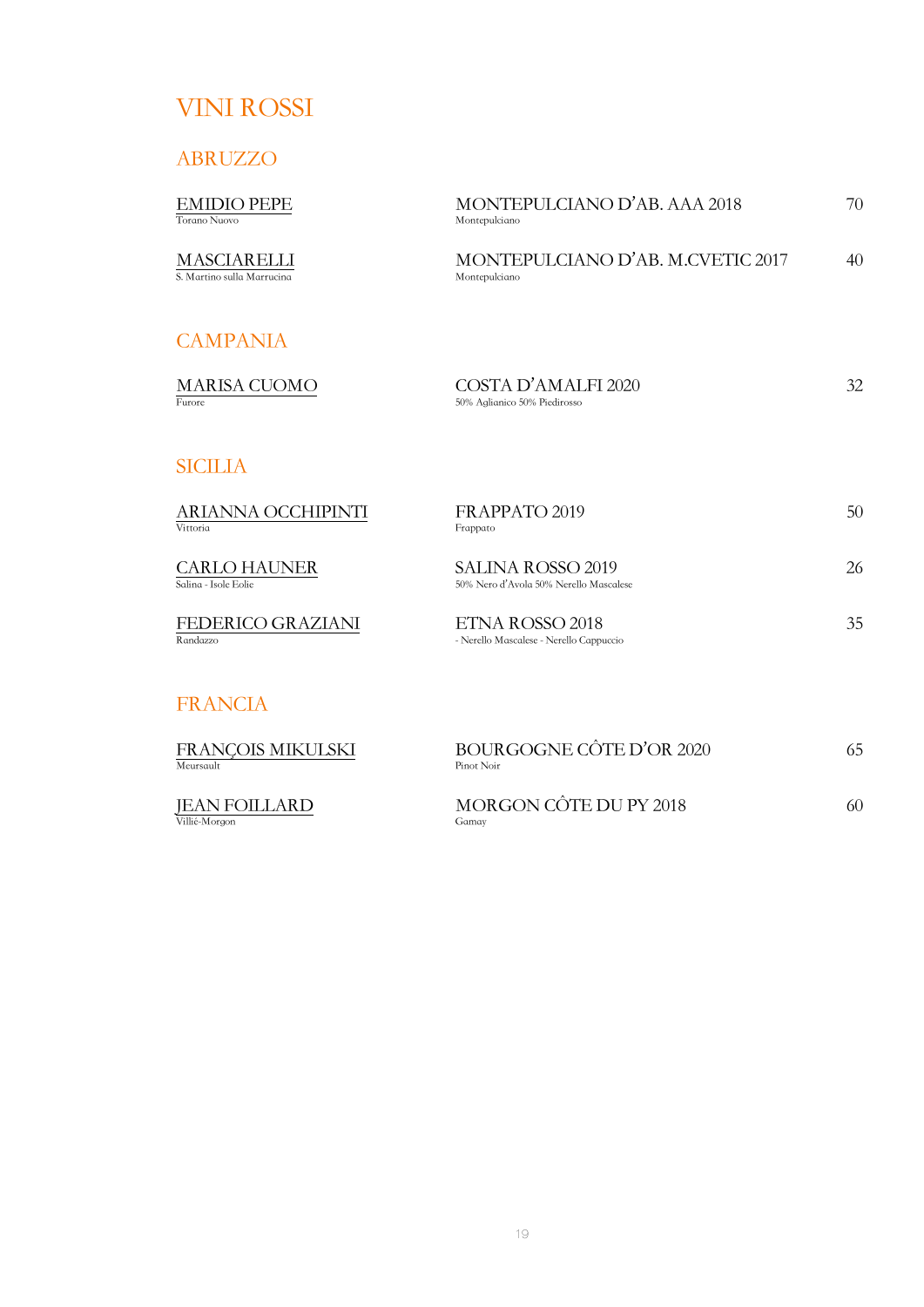# MAGNUM

| DOMENICO CLERICO<br>Monforte d'Alba     | NEBBIOLO LANGHE CAPISME-E 2019 - 1,5LT.<br>Nebbiolo                  | 60  |
|-----------------------------------------|----------------------------------------------------------------------|-----|
| FORTETO DELLA LUJA<br>Loazzolo          | MONFERRATO LE GRIVE 2019 - 1,5 LT.<br>- Barbera - Pinot Noir         | 60  |
| MICHELE CHIARLO<br>Calamandrana         | NIZZA CIPRESSI 2019 - 1,5 LT.<br>Barbera                             | 60  |
| PRODUTTORI DEL BARBARESCO<br>Barbaresco | BARBARESCO 2018 - 1,5 LT.<br>Nebbiolo                                | 90  |
| ALBERTO BURZI<br>La Morra               | <b>BAROLO 2017 - 1,5 LT.</b><br>Nebbiolo                             | 100 |
| CRISSANTE ALESSANDRIA<br>La Morra       | BAROLO DEL C. DI LA MORRA 2016 - 1,5 LT.<br>Nebbiolo                 | 110 |
| MICHELE CHIARLO<br>La Morra             | BAROLO CEREQUIO 2016 - 1,5 LT.<br>Nebbiolo del cru Cerequio          | 300 |
| NEGRETTI<br>La Morra                    | BAROLO MIRAU 2016 - 1,5 LT.<br>Nebbiolo del cru Rive                 | 115 |
| <b>BRUNO GOTTARDI</b><br>Neumarkt       | PINOT NERO MAZZON 2017 - 1,5 LT.<br>Pinot Noir                       | 90  |
| CORDERO S. GIORGIO<br>Santa Giulietta   | PINOT NERO TIAMAT 2019 - 1,5 LT.<br>Pinot Noir                       | 52  |
| FEDERICO GRAZIANI<br>Randazzo           | ETNA ROSSO 2018 - 1,5 LT.<br>- Nerello Mascalese - Nerello Cappuccio | 75  |